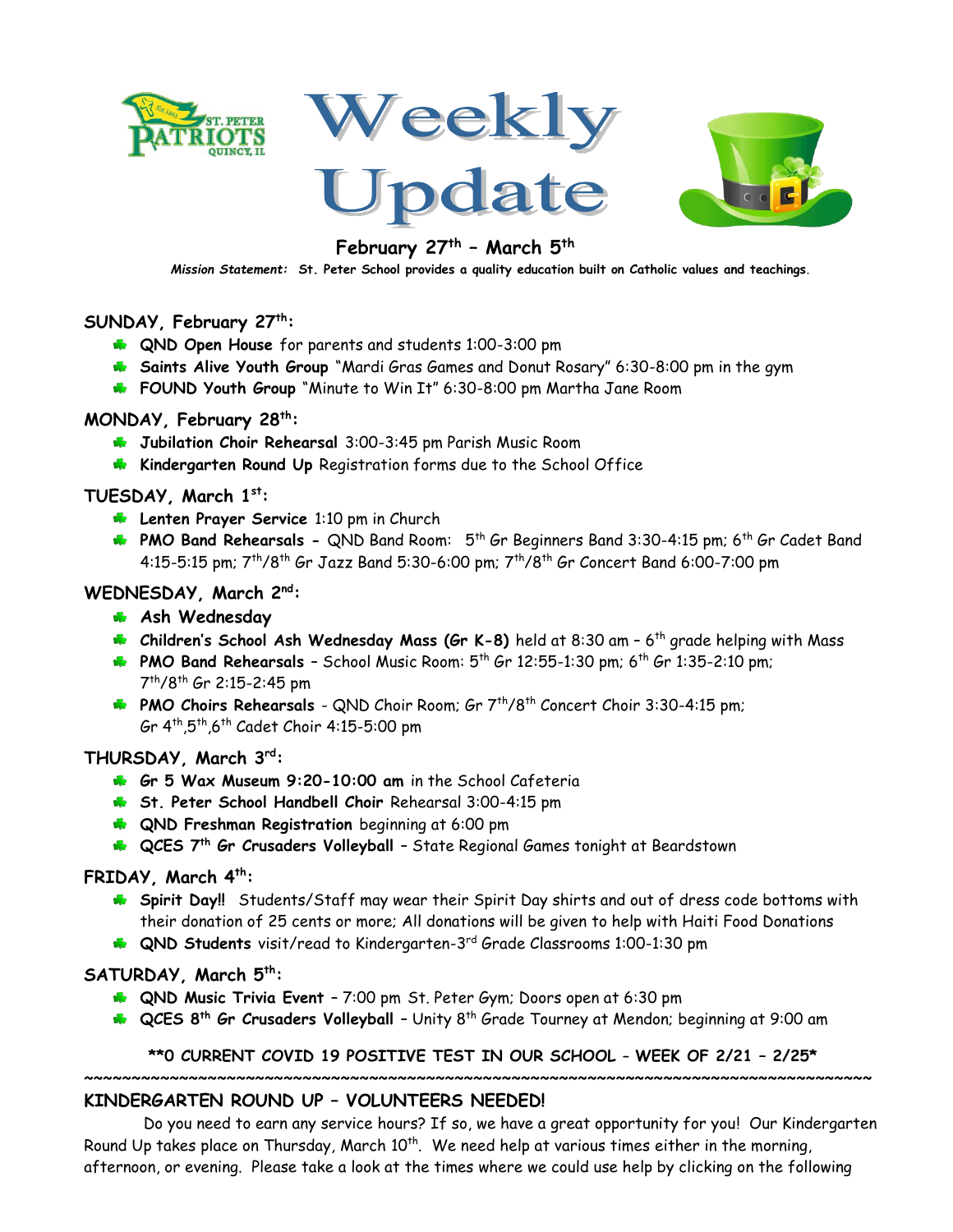sign up genius link: <https://www.signupgenius.com/go/4090E44AFA92AA5FC1-kindergarten>

We are so very fortunate to have Mandy MeGee and Trish Rettke as our coordinators this year. If you have any questions, please reach out to them or contact the school office.Please remember: all volunteers must have taken the Protecting God's Children Training. This can be accomplished online. If you need details, please email Mrs. Roberta Hutson and she can provide these for you.Thank you, in advance, for any help you are able to give us.

#### **QND OPEN HOUSE – SUNDAY FEBRUARY 27th**

Quincy Notre Dame High School will hold their annual Open House this coming Sunday, Feb. 27th from 1:00-3:00 pm for parents and students interested in QND. Families will have the opportunity to meet QND students, parents, and faculty; find out more about the academic programs offered; take a tour and explore the school and discover what's happening at QND.

Everyone is welcome to come for all or part of the afternoon. The schedule for the QND Open House is as follows:

1:00-2:00 pm – Presentations in the QND Cafeteria: Welcome, overview, question and answer session about financial assistance and more.

2:00-3:00 pm – Tour QND and meet teachers in their classrooms on a student-guided tour or explore on your own.

For more information, please contact Mary Pat Vahlkamp at [mvahlkamp@quincynotredame.org](mailto:mvahlkamp@quincynotredame.org) or 217-223-2479.

## **QUINCY NOTRE DAME FRESHMAN REGISTATION FOR 2022-2023 – MARCH 3 rd**

 $QND$  Freshman Registration for our current  $8<sup>th</sup>$  grade students is Thursday, March  $3<sup>rd</sup>$  beginning at 6:00 pm. It is suggested that families follow this schedule:

Students with the last name beginning with A-D 6:00 pm; E-L 6:30 pm; M-S 7:00 pm; T-Z 7:30 pm Please contact Quincy Notre Dame for any questions you may have 217-223-2479

## **FATHER/DAUGHTER WINTER WONDERLAND BALL – MARCH 11th**

Just a reminder that our Father/Daughter Winter Wonderland Ball is quickly approaching! This fun evening is scheduled for Friday, March 11<sup>th</sup> from 6:30-8:30 pm in our school gym. Dads and Daughters - we hope that you plan to attend this popular event to enjoy a fun night of music and dancing! We have encouraged everyone to send in your reservations early but please remember that walk ins are always welcome.

#### **SERVICE HOURS OPPORTUNITY**

 Once again, are you in need of service hours? If so, here lies another opportunity to help out and earn service hours. Our Father Daughter Winter Wonderland Ball takes place on Friday, March 11th and we are in need of help with the setup, and help during the dance, and after the dance. If you are interested in assisting with this fun evening, we would sincerely appreciate it. Please click on the link below to view the slots needed to help and to sign up!

<https://www.signupgenius.com/go/4090E44AFA92AA5FC1-fatherdaughter>

Thank you so much for helping this to be such a great evening for our Fathers and Daughters!

# **ST. ELIZABETH ANN SETON AWARD – TEACHER NOMINATIONS**

Nominate a teacher for the St. Elizabeth Ann Seton Award – Do you know a Catholic school teacher who strives for academic excellence with a focus on the Catholic mission? Do you know a teacher who left a lasting impression on you or your child? Do you know a teacher who goes above and beyond for his or her students and who lives authentically Catholic? Please nominate that teacher for the diocesan wide St. Elizabeth Ann Seton Award! Nominations are due by **March 5**. Go to <https://dio.org/schools/eas> to submit a nomination online.